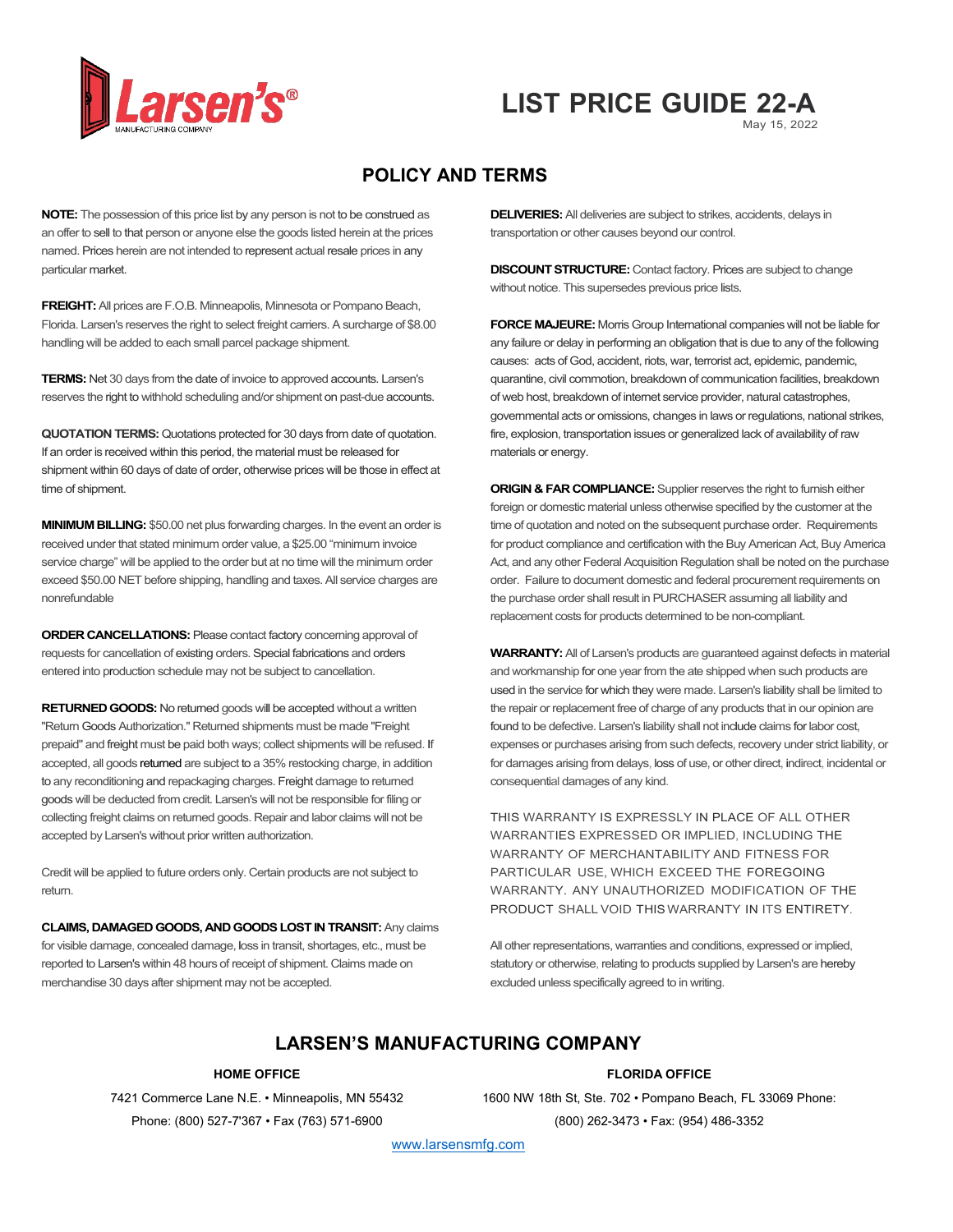# Larsen's®

# **ARCHITECTURAL SERIES**

#### **FIRE EXTINGUISHER CABINETS STEEL**

|                     | <b>FULLY GLAZED DOOR</b> |                 |                     |               |                 | <b>VERTICAL OR HORIZONTAL DUO DOOR</b> |                 |                     |                |                 |                   |
|---------------------|--------------------------|-----------------|---------------------|---------------|-----------------|----------------------------------------|-----------------|---------------------|----------------|-----------------|-------------------|
|                     |                          |                 |                     | Gray or       | Gray or         |                                        |                 |                     | <b>Gray or</b> | <b>Gray or</b>  |                   |
|                     | Clear                    | Clear           | Laminated           | <b>Bronze</b> | <b>Bronze</b>   |                                        | Clear           | <b>Laminated</b>    | <b>Bronze</b>  | <b>Bronze</b>   |                   |
| <b>MODEL NUMBER</b> | Acrylic*                 | <b>Tempered</b> | <b>Safety Glass</b> | Acrylic       | <b>Tempered</b> | <b>Clear Acrylic</b>                   | <b>Tempered</b> | <b>Safety Glass</b> | <b>Acrylic</b> | <b>Tempered</b> | <b>SOLID DOOR</b> |
| 2409-R1/R2          | 147.00                   | 163.00          | 163.00              | 159.00        | 223.00          | 148.00                                 | 159.00          | 164.00              | 155.00         | 224.00          | 139.00            |
| 2409-5R/R7          | 152.00                   | 168.00          | 168.00              | 164.00        | 228.00          | 153.00                                 | 164.00          | 169.00              | 160.00         | 229.00          | 144.00            |
| 2409-R3/6R          | 157.00                   | 173.00          | 173.00              | 169.00        | 233.00          | 158.00                                 | 169.00          | 174.00              | 165.00         | 234.00          | 149.00            |
| 2409-R4             | 166.00                   | 182.00          | 182.00              | 178.00        | 242.00          | 167.00                                 | 178.00          | 183.00              | 174.00         | 243.00          | 158.00            |
| 2409-RA             | 187.00                   | 203.00          | 203.00              | 199.00        | 263.00          | 188.00                                 | 199.00          | 204.00              | 195.00         | 264.00          | 179.00            |
| 2409-RM             | 187.00                   | 203.00          | 203.00              | 199.00        | 263.00          | 188.00                                 | 199.00          | 204.00              | 195.00         | 264.00          | 179.00            |
| 2409-RT             | 150.00                   | 166.00          | 166.00              | 162.00        | 226.00          | 151.00                                 | 162.00          | 167.00              | 158.00         | 227.00          | 142.00            |
| 2409-SM             | 176.00                   | 192.00          | 192.00              | 188.00        | 252.00          | 177.00                                 | 188.00          | 193.00              | 184.00         | 253.00          | 168.00            |
| 2712-R              | 189.00                   | 207.00          | 205.00              | 206.00        | 265.00          | 187.00                                 | 200.00          | 203.00              | 196.00         | 263.00          | 182.00            |
| 2712-RK             | 201.00                   | 219.00          | 217.00              | 218.00        | 277.00          | 199.00                                 | 212.00          | 215.00              | 208.00         | 275.00          | 194.00            |
| 2712-RL             | 227.00                   | 245.00          | 243.00              | 244.00        | 303.00          | 225.00                                 | 238.00          | 241.00              | 234.00         | 301.00          | 220.00            |
| 2712-RA             | 240.00                   | 258.00          | 256.00              | 257.00        | 316.00          | 238.00                                 | 251.00          | 254.00              | 247.00         | 314.00          | 233.00            |
| 2712-RM             | 246.00                   | 264.00          | 262.00              | 263.00        | 322.00          | 244.00                                 | 257.00          | 260.00              | 253.00         | 320.00          | 239.00            |
| 2712-RT             | 233.00                   | 251.00          | 249.00              | 250.00        | 309.00          | 231.00                                 | 244.00          | 247.00              | 240.00         | 307.00          | 226.00            |
| 2712-SM             | 224.00                   | 242.00          | 240.00              | 241.00        | 300.00          | 222.00                                 | 235.00          | 238.00              | 231.00         | 298.00          | 217.00            |
|                     |                          |                 |                     |               |                 |                                        |                 |                     |                |                 |                   |
| 2720-R              | 281.00                   | 300.00          | CALL                | 305.00        | 357.00          | 285.00                                 | 303.00          | CALL                | 296.00         | 361.00          | 274.00            |
| 2720-RK             | 289.00                   | 308.00          | CALL                | 313.00        | 365.00          | 293.00                                 | 311.00          | CALL                | 304.00         | 369.00          | 282.00            |
| 2720-RL             | 315.00                   | 334.00          | CALL                | 339.00        | 391.00          | 319.00                                 | 337.00          | CALL                | 330.00         | 395.00          | 308.00            |
| 2720-RA             | 334.00                   | 353.00          | CALL                | 358.00        | 410.00          | 338.00                                 | 356.00          | CALL                | 349.00         | 414.00          | 327.00            |
| 2720-RM             | 343.00                   | 362.00          | CALL                | 367.00        | 419.00          | 347.00                                 | 365.00          | CALL                | 358.00         | 423.00          | 336.00            |
| 2720-RT             | 267.00                   | 286.00          | CALL                | 291.00        | 343.00          | 271.00                                 | 289.00          | CALL                | 282.00         | 347.00          | 260.00            |
| 2720-SM             | 310.00                   | 329.00          | CALL                | 334.00        | 386.00          | 314.00                                 | 332.00          | CALL                | 325.00         | 390.00          | 303.00            |
| 3012-R              | 219.00                   | 237.00          | CALL                | 235.00        | 295.00          | 224.00                                 | 242.00          | CALL                | 234.00         | 300.00          | 213.00            |
| 3012-RK             | 224.00                   | 242.00          | CALL                | 240.00        | 300.00          | 229.00                                 | 247.00          | CALL                | 239.00         | 305.00          | 218.00            |
| 3012-RL             | 252.00                   | 270.00          | CALL                | 268.00        | 328.00          | 257.00                                 | 275.00          | CALL                | 267.00         | 333.00          | 246.00            |
| 3012-RA             | 269.00                   | 287.00          | CALL                | 285.00        | 345.00          | 274.00                                 | 292.00          | CALL                | 284.00         | 350.00          | 263.00            |
| 3012-RM             | 277.00                   | 295.00          | CALL                | 293.00        | 353.00          | 282.00                                 | 300.00          | CALL                | 292.00         | 358.00          | 271.00            |
| 3012-RT             | 214.00                   | 232.00          | CALL                | 230.00        | 290.00          | 219.00                                 | 237.00          | CALL                | 229.00         | 295.00          | 208.00            |
| 3012-SM             | 235.00                   | 253.00          | CALL                | 251.00        | 311.00          | 240.00                                 | 258.00          | CALL                | 250.00         | 316.00          | 229.00            |
|                     |                          |                 |                     |               |                 |                                        |                 |                     |                |                 |                   |
| 3612-R              | 250.00                   | 268.00          | CALL                | 268.00        | 326.00          | 256.00                                 | 274.00          | CALL                | 266.00         | 332.00          | 245.00            |
| 3612-RK             | 258.00                   | 276.00          | CALL                | 276.00        | 334.00          | 264.00                                 | 282.00          | CALL                | 274.00         | 340.00          | 253.00            |
| 3612-RL             | 284.00                   | 302.00          | CALL                | 302.00        | 360.00          | 290.00                                 | 308.00          | CALL                | 300.00         | 366.00          | 279.00            |
| 3612-RA             | 302.00                   | 320.00          | CALL                | 320.00        | 378.00          | 308.00                                 | 326.00          | CALL                | 318.00         | 384.00          | 297.00            |
| 3612-RM             | 311.00                   | 329.00          | CALL                | 329.00        | 387.00          | 317.00                                 | 335.00          | CALL                | 327.00         | 393.00          | 306.00            |
| 3612-RT             | 245.00                   | 263.00          | CALL                | 263.00        | 321.00          | 251.00                                 | 269.00          | CALL                | 261.00         | 327.00          | 240.00            |
| 3612-SM             | 263.00                   | 281.00          | CALL                | 281.00        | 339.00          | 269.00                                 | 287.00          | CALL                | 279.00         | 345.00          | 258.00            |
| 3216-R              | 277.00                   | 295.00          | CALL                | 299.00        | 353.00          | 283.00                                 | 301.00          | CALL                | 295.00         | 359.00          | 270.00            |
| 3216-RK             | 285.00                   | 303.00          | CALL                | 307.00        | 361.00          | 291.00                                 | 309.00          | CALL                | 303.00         | 367.00          | 278.00            |
| 3216-RL             | 312.00                   | 330.00          | CALL                | 334.00        | 388.00          | 318.00                                 | 336.00          | CALL                | 330.00         | 394.00          | 305.00            |
| 3616-RA             | 330.00                   | 348.00          | CALL                | 352.00        | 406.00          | 336.00                                 | 354.00          | CALL                | 348.00         | 412.00          | 323.00            |
| 3216-RM             | 340.00                   | 358.00          | CALL                | 362.00        | 416.00          | 346.00                                 | 364.00          | CALL                | 358.00         | 422.00          | 333.00            |
| 3216-RT             | 270.00                   | 288.00          | CALL                | 292.00        | 346.00          | 276.00                                 | 294.00          | CALL                | 288.00         | 352.00          | 263.00            |
| 3216-SM             | 300.00                   | 318.00          | CALL                | 322.00        | 376.00          | 306.00                                 | 324.00          | CALL                | 318.00         | 382.00          | 293.00            |

\* Clear Acrylic (Standard) - Call for Clear Wire

For Red baked enamel see page 8.

Custom colors are priced on application-contact factory.

**FOR LARSEN-LOC® OPTION, ADD \$17.00 TO LIST PRICE OF DESIRED CABIENT MODEL.**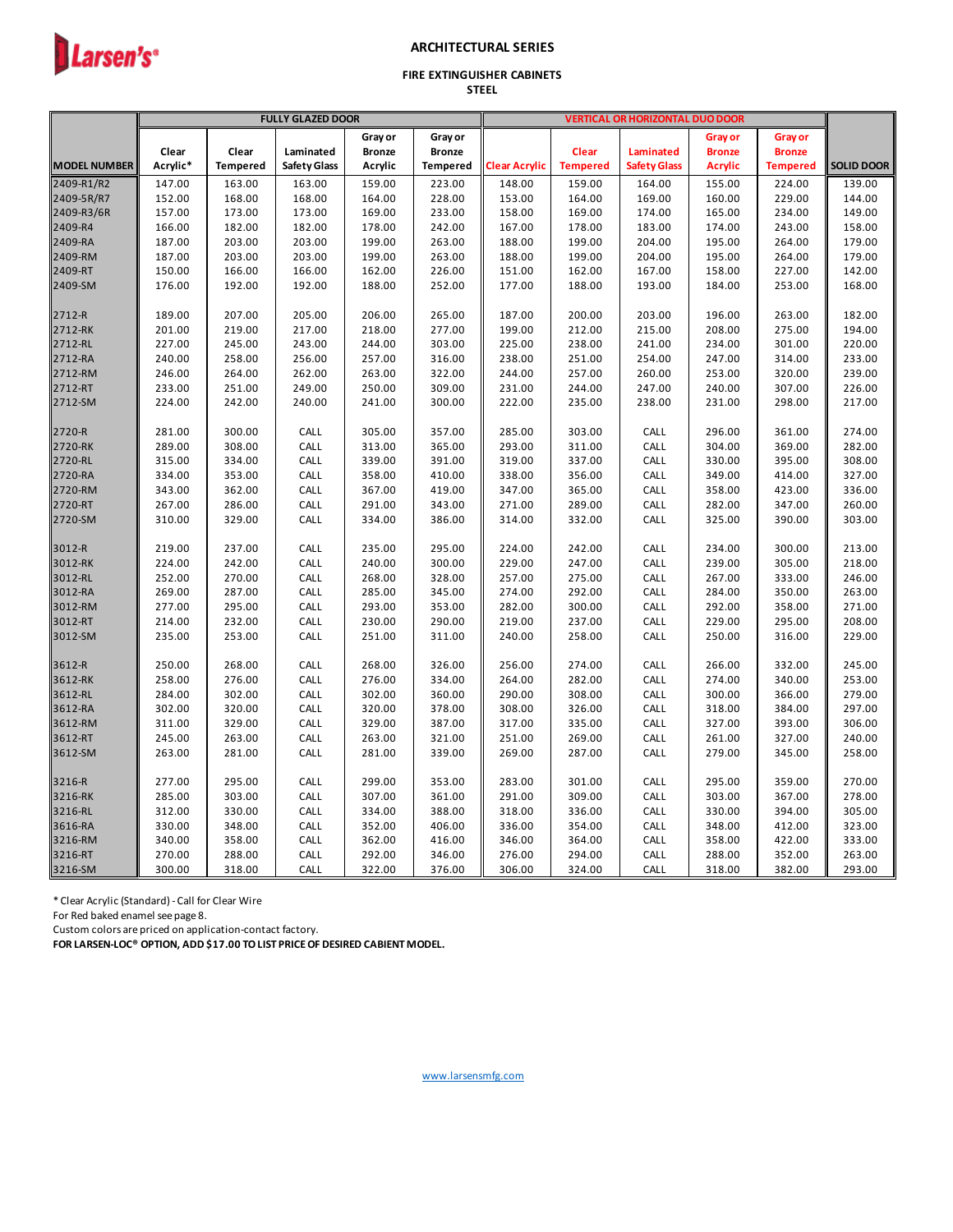

#### **ARCHITECTURAL SERIES**

#### **ALUMINUM FIRE EXTINGUISHER CABINETS**

|                        |          |                 | <b>FULLY GLAZED DOOR</b> |               |                 | <b>VERTICAL OR HORIZONTAL DUO DOOR</b> |                 |                     |                |                 |                   |
|------------------------|----------|-----------------|--------------------------|---------------|-----------------|----------------------------------------|-----------------|---------------------|----------------|-----------------|-------------------|
|                        |          |                 |                          | Gray or       | Gray or         |                                        |                 |                     | Gray or        | Gray or         |                   |
|                        | Clear    | Clear           | Laminated                | <b>Bronze</b> | <b>Bronze</b>   | Clear                                  | Clear           | Laminated           | <b>Bronze</b>  | <b>Bronze</b>   |                   |
| <b>MODEL NUMBER</b>    | Acrylic* | <b>Tempered</b> | <b>Safety Glass</b>      | Acrylic       | <b>Tempered</b> | Acrylic*                               | <b>Tempered</b> | <b>Safety Glass</b> | <b>Acrylic</b> | <b>Tempered</b> | <b>SOLID DOOR</b> |
| AL2409-R1/R2           | 204.00   | 222.00          | 241.00                   | 216.00        | 298.00          | 211.00                                 | 223.00          | 248.00              | 218.00         | 287.00          | 198.00            |
| AL2409-5R/R7           | 215.00   | 233.00          | 252.00                   | 227.00        | 309.00          | 223.00                                 | 235.00          | 260.00              | 230.00         | 299.00          | 209.00            |
| AL2409-R3/6R           | 233.00   | 251.00          | 270.00                   | 245.00        | 327.00          | 242.00                                 | 254.00          | 279.00              | 249.00         | 318.00          | 227.00            |
| AL2409-R4              | 240.00   | 258.00          | 277.00                   | 252.00        | 334.00          | 249.00                                 | 261.00          | 286.00              | 256.00         | 325.00          | 233.00            |
| AL2409-RA              | 242.00   | 260.00          | 279.00                   | 254.00        | 336.00          | 251.00                                 | 263.00          | 288.00              | 258.00         | 327.00          | 236.00            |
| AL2409-RM              | 243.00   | 261.00          | 280.00                   | 255.00        | 337.00          | 252.00                                 | 264.00          | 289.00              | 259.00         | 328.00          | 237.00            |
| AL2409-RT              | 142.00   | 160.00          | 179.00                   | 154.00        | 236.00          | 148.00                                 | 160.00          | 185.00              | 155.00         | 224.00          | 136.00            |
| AL2409-SM <sup>+</sup> | 224.00   | 242.00          | 261.00                   | 236.00        | 318.00          | 233.00                                 | 245.00          | 270.00              | 240.00         | 309.00          | 219.00            |
|                        |          |                 |                          |               |                 |                                        |                 |                     |                |                 |                   |
| AL2712-R               | 265.00   | 286.00          | 302.00                   | 282.00        | 362.00          | 275.00                                 | 308.00          | 312.00              | 284.00         | 351.00          | 263.00            |
| AL2712-RK              | 278.00   | 299.00          | 315.00                   | 295.00        | 375.00          | 288.00                                 | 321.00          | 325.00              | 297.00         | 364.00          | 275.00            |
| AL2712-RL              | 300.00   | 321.00          | 337.00                   | 317.00        | 397.00          | 310.00                                 | 343.00          | 347.00              | 319.00         | 386.00          | 298.00            |
| AL2712-RA              | 316.00   | 337.00          | 353.00                   | 333.00        | 413.00          | 325.00                                 | 358.00          | 362.00              | 334.00         | 401.00          | 311.00            |
| AL2712-RM              | 319.00   | 340.00          | 356.00                   | 336.00        | 416.00          | 328.00                                 | 361.00          | 365.00              | 337.00         | 404.00          | 314.00            |
| AL2712-RT              | 271.00   | 292.00          | 308.00                   | 288.00        | 368.00          | 280.00                                 | 313.00          | 317.00              | 289.00         | 356.00          | 268.00            |
| AL2712-SM*             | 301.00   | 322.00          | 338.00                   | 318.00        | 398.00          | 312.00                                 | 345.00          | 349.00              | 321.00         | 388.00          | 299.00            |
|                        |          |                 |                          |               |                 |                                        |                 |                     |                |                 |                   |
| AL2720-R               | 317.00   | 363.00          | CALL                     | 341.00        | 439.00          | 346.00                                 | 394.00          | CALL                | 357.00         | 422.00          | 339.00            |
| AL2720-RK              | 332.00   | 378.00          | CALL                     | 356.00        | 454.00          | 361.00                                 | 409.00          | CALL                | 372.00         | 437.00          | 353.00            |
| AL2720-RL              | 356.00   | 402.00          | CALL                     | 380.00        | 478.00          | 385.00                                 | 433.00          | CALL                | 396.00         | 461.00          | 377.00            |
| AL2720-RA              | 366.00   | 412.00          | CALL                     | 390.00        | 488.00          | 395.00                                 | 443.00          | CALL                | 406.00         | 471.00          | 387.00            |
| AL2720-RM              | 369.00   | 415.00          | CALL                     | 393.00        | 491.00          | 398.00                                 | 446.00          | CALL                | 409.00         | 474.00          | 389.00            |
| AL2720-RT              | 334.00   | 380.00          | CALL                     | 358.00        | 456.00          | 363.00                                 | 411.00          | CALL                | 374.00         | 439.00          | 355.00            |
| AL2720-SM*             | 355.00   | 401.00          | CALL                     | 379.00        | 477.00          | 383.00                                 | 431.00          | CALL                | 394.00         | 459.00          | 375.00            |
| AL3012-R               | 278.00   | 322.00          | CALL                     | 294.00        | 398.00          | 301.00                                 | 349.00          | CALL                | 311.00         | 377.00          | 296.00            |
| AL3012-RK              | 291.00   | 335.00          | CALL                     | 307.00        | 411.00          | 313.00                                 | 361.00          | CALL                | 323.00         | 389.00          | 309.00            |
| AL3012-RL              | 304.00   | 348.00          | CALL                     | 320.00        | 424.00          | 335.00                                 | 383.00          | CALL                | 345.00         | 411.00          | 330.00            |
| AL3012-RA              | 329.00   | 373.00          | CALL                     | 345.00        | 449.00          | 352.00                                 | 400.00          | CALL                | 362.00         | 428.00          | 346.00            |
| AL3012-RM              | 331.00   | 375.00          | CALL                     | 347.00        | 451.00          | 354.00                                 | 402.00          | CALL                | 364.00         | 430.00          | 348.00            |
| AL3012-RT              | 254.00   | 298.00          | CALL                     | 270.00        | 374.00          | 277.00                                 | 325.00          | CALL                | 287.00         | 353.00          | 273.00            |
| AL3012-SM <sup>+</sup> | 312.00   | 356.00          | CALL                     | 328.00        | 432.00          | 335.00                                 | 383.00          | CALL                | 345.00         | 411.00          | 330.00            |
|                        |          |                 |                          |               |                 |                                        |                 |                     |                |                 |                   |
| AL3612-R               | 298.00   | 342.00          | CALL                     | 316.00        | 418.00          | 322.00                                 | 370.00          | CALL                | 332.00         | 398.00          | 319.00            |
| AL3612-RK              | 312.00   | 356.00          | CALL                     | 330.00        | 432.00          | 336.00                                 | 384.00          | CALL                | 346.00         | 412.00          | 333.00            |
| AL3612-RL              | 336.00   | 380.00          | CALL                     | 354.00        | 456.00          | 359.00                                 | 407.00          | CALL                | 369.00         | 435.00          | 357.00            |
| AL3612-RA              | 344.00   | 388.00          | CALL                     | 362.00        | 464.00          | 368.00                                 | 416.00          | CALL                | 378.00         | 444.00          | 365.00            |
| AL3612-RM              | 347.00   | 391.00          | CALL                     | 365.00        | 467.00          | 370.00                                 | 418.00          | CALL                | 380.00         | 446.00          | 367.00            |
| AL3612-RT              | 292.00   | 336.00          | CALL                     | 310.00        | 412.00          | 315.00                                 | 363.00          | CALL                | 325.00         | 391.00          | 313.00            |
| AL3612-SM*             | 325.00   | 369.00          | CALL                     | 343.00        | 445.00          | 348.00                                 | 396.00          | CALL                | 358.00         | 424.00          | 346.00            |
|                        |          |                 |                          |               |                 |                                        |                 |                     |                |                 |                   |
| AL3216-R               | 296.00   | 340.00          | CALL                     | 318.00        | 416.00          | 320.00                                 | 368.00          | CALL                | 332.00         | 396.00          | 321.00            |
| AL3216-RK              | 309.00   | 353.00          | CALL                     | 331.00        | 429.00          | 334.00                                 | 382.00          | CALL                | 346.00         | 410.00          | 329.00            |
| AL3216-RL              | 333.00   | 377.00          | CALL                     | 355.00        | 453.00          | 357.00                                 | 405.00          | CALL                | 369.00         | 433.00          | 352.00            |
| AL3616-RA              | 342.00   | 386.00          | CALL                     | 364.00        | 462.00          | 366.00                                 | 414.00          | CALL                | 378.00         | 442.00          | 361.00            |
| AL3216-RM              | 345.00   | 389.00          | CALL                     | 367.00        | 465.00          | 368.00                                 | 416.00          | CALL                | 380.00         | 444.00          | 363.00            |
| AL3216-RT              | 307.00   | 351.00          | CALL                     | 329.00        | 427.00          | 331.00                                 | 379.00          | CALL                | 343.00         | 407.00          | 326.00            |
| AL3216-SM*             | 343.00   | 387.00          | CALL                     | 365.00        | 419.00          | 367.00                                 | 415.00          | CALL                | 379.00         | 443.00          | 362.00            |

\* Clear Acrylic (Standard) - Call for Clear Wire

Prices are for standard Clear Satin Anodized Aluminum. Dark Bronze Anodized finish available. Contact factory for pricing.

Recessed and Semi-Recessed box is White painted aluminum.

• Outside box for Surface Mount (SM) Aluminum unit is Clear Satin Anodized aluminum to match the Frame and Door.

**FOR LARSEN-LOC® OPTION, ADD \$17.00 TO LIST PRICE OF DESIRED CABINET MODEL.**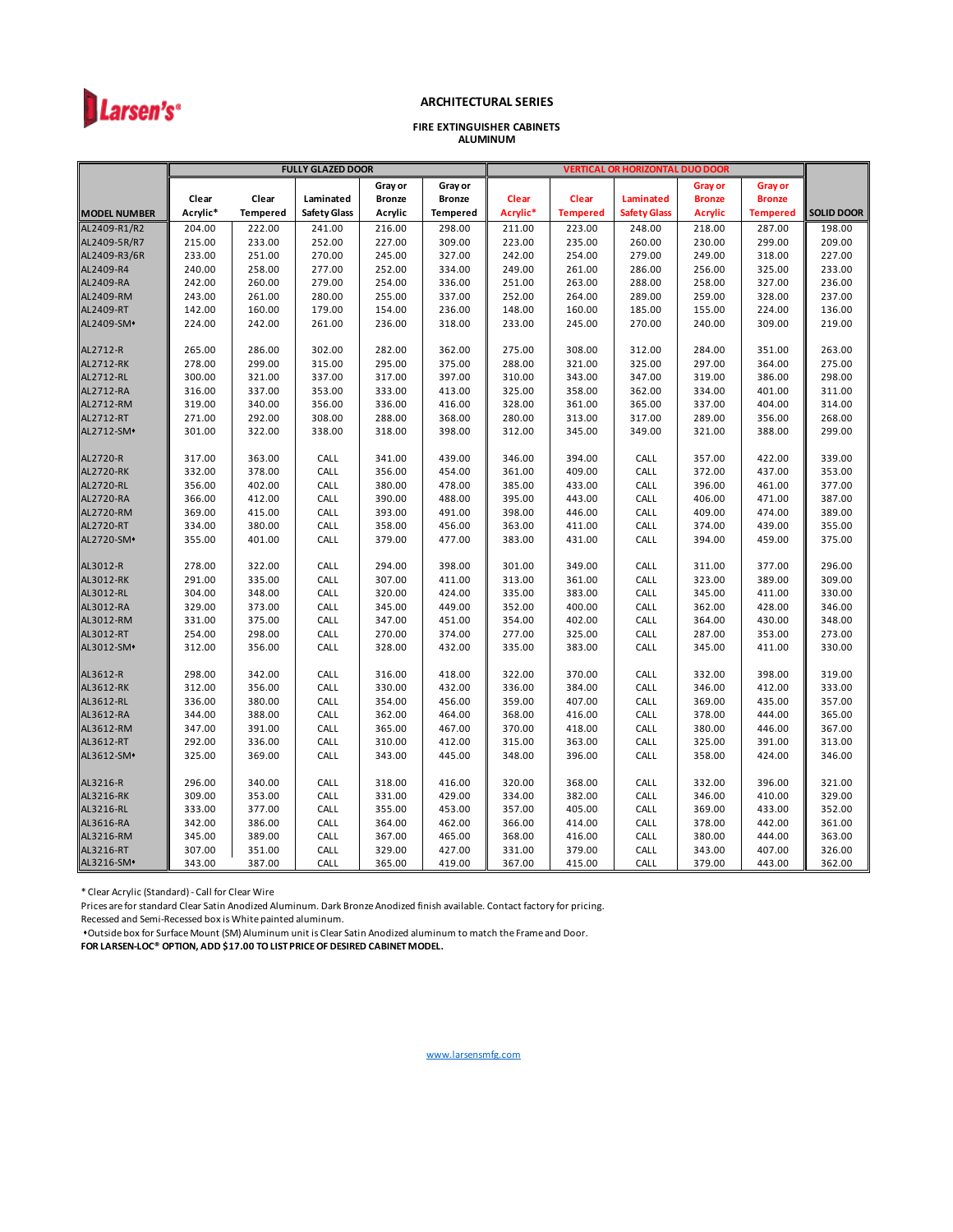

# **ARCHITECTURAL SERIES**

#### **STAINLESS STEEL FIRE EXTINGUISHER CABINETS**

|                     |          |                 | <b>FULLY GLAZED DOOR</b> |               |                 | <b>VERTICAL OR HORIZONTAL DUO DOOR</b> |                 |                     |                |                 |              |
|---------------------|----------|-----------------|--------------------------|---------------|-----------------|----------------------------------------|-----------------|---------------------|----------------|-----------------|--------------|
|                     |          |                 |                          | Gray or       | Gray or         |                                        |                 |                     | <b>Gray or</b> | Gray or         |              |
|                     | Clear    | Clear           | Laminated                | <b>Bronze</b> | <b>Bronze</b>   | Clear                                  | Clear           | Laminated           | <b>Bronze</b>  | <b>Bronze</b>   | <b>SOLID</b> |
| <b>MODEL NUMBER</b> | Acrylic* | <b>Tempered</b> | <b>Safety Glass</b>      | Acrylic       | <b>Tempered</b> | Acrylic*                               | <b>Tempered</b> | <b>Safety Glass</b> | <b>Acrylic</b> | <b>Tempered</b> | <b>DOOR</b>  |
| SS2409-R1/R2        | 212.00   | 225.00          | 240.00                   | 224.00        | 288.00          | 224.00                                 | 243.00          | 252.00              | 231.00         | 300.00          | 210.00       |
| SS2409-5R/R7        | 212.00   | 225.00          | 240.00                   | 224.00        | 288.00          | 224.00                                 | 233.00          | 252.00              | 231.00         | 300.00          | 210.00       |
| SS2409-R3/6R        | 257.00   | 270.00          | 285.00                   | 269.00        | 333.00          | 265.00                                 | 274.00          | 293.00              | 272.00         | 341.00          | 254.00       |
| SS2409-R4           | 289.00   | 302.00          | 317.00                   | 301.00        | 365.00          | 299.00                                 | 308.00          | 327.00              | 306.00         | 375.00          | 286.00       |
| SS2409-RA           | 289.00   | 302.00          | 317.00                   | 301.00        | 365.00          | 299.00                                 | 308.00          | 327.00              | 306.00         | 375.00          | 286.00       |
| SS2409-RM           | 289.00   | 302.00          | 317.00                   | 301.00        | 365.00          | 299.00                                 | 308.00          | 327.00              | 306.00         | 375.00          | 286.00       |
| SS2409-RT           | 208.00   | 221.00          | 236.00                   | 220.00        | 284.00          | 209.00                                 | 218.00          | 237.00              | 216.00         | 285.00          | 204.00       |
| SS2409-SM           | 321.00   | 334.00          | 349.00                   | 333.00        | 397.00          | 332.00                                 | 341.00          | 360.00              | 339.00         | 408.00          | 319.00       |
|                     |          |                 |                          |               |                 |                                        |                 |                     |                |                 |              |
| SS2712-R            | 247.00   | 262.00          | 275.00                   | 264.00        | 323.00          | 260.00                                 | 271.00          | 288.00              | 269.00         | 336.00          | 247.00       |
| SS2712-RK           | 247.00   | 295.00          | 275.00                   | 264.00        | 323.00          | 260.00                                 | 271.00          | 288.00              | 269.00         | 336.00          | 247.00       |
| SS2712-RL           | 293.00   | 341.00          | 321.00                   | 310.00        | 369.00          | 302.00                                 | 313.00          | 330.00              | 311.00         | 378.00          | 290.00       |
| SS2712-RA           | 327.00   | 375.00          | 355.00                   | 344.00        | 403.00          | 337.00                                 | 348.00          | 365.00              | 346.00         | 413.00          | 325.00       |
| SS2712-RM           | 327.00   | 375.00          | 355.00                   | 344.00        | 403.00          | 337.00                                 | 348.00          | 365.00              | 346.00         | 413.00          | 325.00       |
| SS2712-RT           | 254.00   | 302.00          | 282.00                   | 271.00        | 330.00          | 260.00                                 | 271.00          | 288.00              | 269.00         | 336.00          | 246.00       |
| SS2712-SM           | 393.00   | 441.00          | 421.00                   | 410.00        | 469.00          | 403.00                                 | 414.00          | 431.00              | 412.00         | 479.00          | 390.00       |
|                     |          |                 |                          |               |                 |                                        |                 |                     |                |                 |              |
| SS2720-R            | 360.00   | 394.00          | CALL                     | 384.00        | 436.00          | 363.00                                 | 396.00          | CALL                | 374.00         | 439.00          | 350.00       |
| <b>SS2720-RK</b>    | 375.00   | 409.00          | CALL                     | 399.00        | 451.00          | 378.00                                 | 411.00          | CALL                | 389.00         | 454.00          | 365.00       |
| SS2720-RL           | 430.00   | 464.00          | CALL                     | 454.00        | 506.00          | 435.00                                 | 468.00          | CALL                | 446.00         | 511.00          | 425.00       |
| SS2720-RA           | 460.00   | 494.00          | CALL                     | 484.00        | 536.00          | 465.00                                 | 498.00          | CALL                | 476.00         | 541.00          | 454.00       |
| SS2720-RM           | 475.00   | 509.00          | CALL                     | 499.00        | 551.00          | 478.00                                 | 511.00          | CALL                | 489.00         | 554.00          | 465.00       |
| SS2720-RT           | 305.00   | 339.00          | CALL                     | 329.00        | 381.00          | 310.00                                 | 343.00          | CALL                | 321.00         | 386.00          | 298.00       |
| SS2720-SM           | 390.00   | 424.00          | CALL                     | 414.00        | 466.00          | 394.00                                 | 427.00          | CALL                | 405.00         | 470.00          | 382.00       |
|                     |          |                 |                          |               |                 |                                        |                 |                     |                |                 |              |
| SS3012-R            | 273.00   | 306.00          | CALL                     | 289.00        | 349.00          | 280.00                                 | 313.00          | CALL                | 290.00         | 356.00          | 267.00       |
| SS3012-RK           | 284.00   | 317.00          | CALL                     | 300.00        | 360.00          | 290.00                                 | 323.00          | CALL                | 300.00         | 366.00          | 277.00       |
| SS3012-RL           | 340.00   | 373.00          | CALL                     | 356.00        | 416.00          | 348.00                                 | 381.00          | CALL                | 358.00         | 424.00          | 334.00       |
| SS3012-RA           | 370.00   | 403.00          | CALL                     | 386.00        | 446.00          | 378.00                                 | 411.00          | CALL                | 388.00         | 454.00          | 364.00       |
| SS3012-RM           | 380.00   | 413.00          | CALL                     | 396.00        | 456.00          | 390.00                                 | 423.00          | CALL                | 400.00         | 466.00          | 375.00       |
| SS3012-RT           | 240.00   | 273.00          | CALL                     | 256.00        | 316.00          | 250.00                                 | 283.00          | CALL                | 260.00         | 326.00          | 235.00       |
| SS3012-SM           | 270.00   | 303.00          | CALL                     | 286.00        | 346.00          | 280.00                                 | 313.00          | CALL                | 290.00         | 356.00          | 265.00       |
|                     |          |                 |                          |               |                 |                                        |                 |                     |                |                 |              |
| SS3612-R            | 312.00   | 345.00          | CALL                     | 330.00        | 388.00          | 320.00                                 | 353.00          | CALL                | 330.00         | 396.00          | 305.00       |
| SS3612-RK           | 326.00   | 359.00          | CALL                     | 344.00        | 402.00          | 335.00                                 | 368.00          | CALL                | 345.00         | 411.00          | 320.00       |
| SS3612-RL           | 384.00   | 417.00          | CALL                     | 402.00        | 460.00          | 390.00                                 | 423.00          | CALL                | 400.00         | 466.00          | 375.00       |
| SS3612-RA           | 417.00   | 450.00          | CALL                     | 435.00        | 493.00          | 425.00                                 | 458.00          | CALL                | 435.00         | 501.00          | 408.00       |
| SS3612-RM           | 428.00   | 461.00          | CALL                     | 446.00        | 504.00          | 435.00                                 | 468.00          | CALL                | 445.00         | 511.00          | 419.00       |
| SS3612-RT           | 278.00   | 311.00          | CALL                     | 296.00        | 354.00          | 285.00                                 | 318.00          | CALL                | 295.00         | 361.00          | 270.00       |
| SS3612-SM           | 355.00   | 388.00          | CALL                     | 373.00        | 431.00          | 317.00                                 | 350.00          | CALL                | 327.00         | 393.00          | 300.00       |
|                     |          |                 |                          |               |                 |                                        |                 |                     |                |                 |              |
| SS3216-R            | 351.00   | 384.00          | CALL                     | 373.00        | 427.00          | 358.00                                 | 391.00          | CALL                | 370.00         | 434.00          | 343.00       |
| SS3216-RK           | 367.00   | 400.00          | CALL                     | 389.00        | 443.00          | 373.00                                 | 406.00          | CALL                | 385.00         | 449.00          | 358.00       |
| SS3216-RL           | 423.00   | 456.00          | CALL                     | 445.00        | 499.00          | 430.00                                 | 463.00          | CALL                | 442.00         | 506.00          | 415.00       |
| SS3616-RA           | 455.00   | 488.00          | CALL                     | 477.00        | 531.00          | 462.00                                 | 495.00          | CALL                | 474.00         | 538.00          | 447.00       |
| SS3216-RM           | 467.00   | 500.00          | CALL                     | 489.00        | 543.00          | 473.00                                 | 506.00          | CALL                | 485.00         | 549.00          | 458.00       |
| SS3216-RT           | 305.00   | 338.00          | CALL                     | 327.00        | 381.00          | 312.00                                 | 345.00          | CALL                | 324.00         | 388.00          | 296.00       |
| SS3216-SM           | 363.00   | 396.00          | CALL                     | 385.00        | 439.00          | 369.00                                 | 402.00          | CALL                | 381.00         | 445.00          | 355.00       |

\* Clear Acrylic (Standard) - Call for Clear Wire

Prices are for standard Stainless Steel #4 finish. For #6 and #8 finishes contact the factory.

Outside box for Surface Mount (SM) Stainless Steel unit is finished to match the Frame and Door.

**FOR LARSEN-LOC® OPTION, ADD \$17.00 TO LIST PRICE OF DESIRED CABINET MODEL.**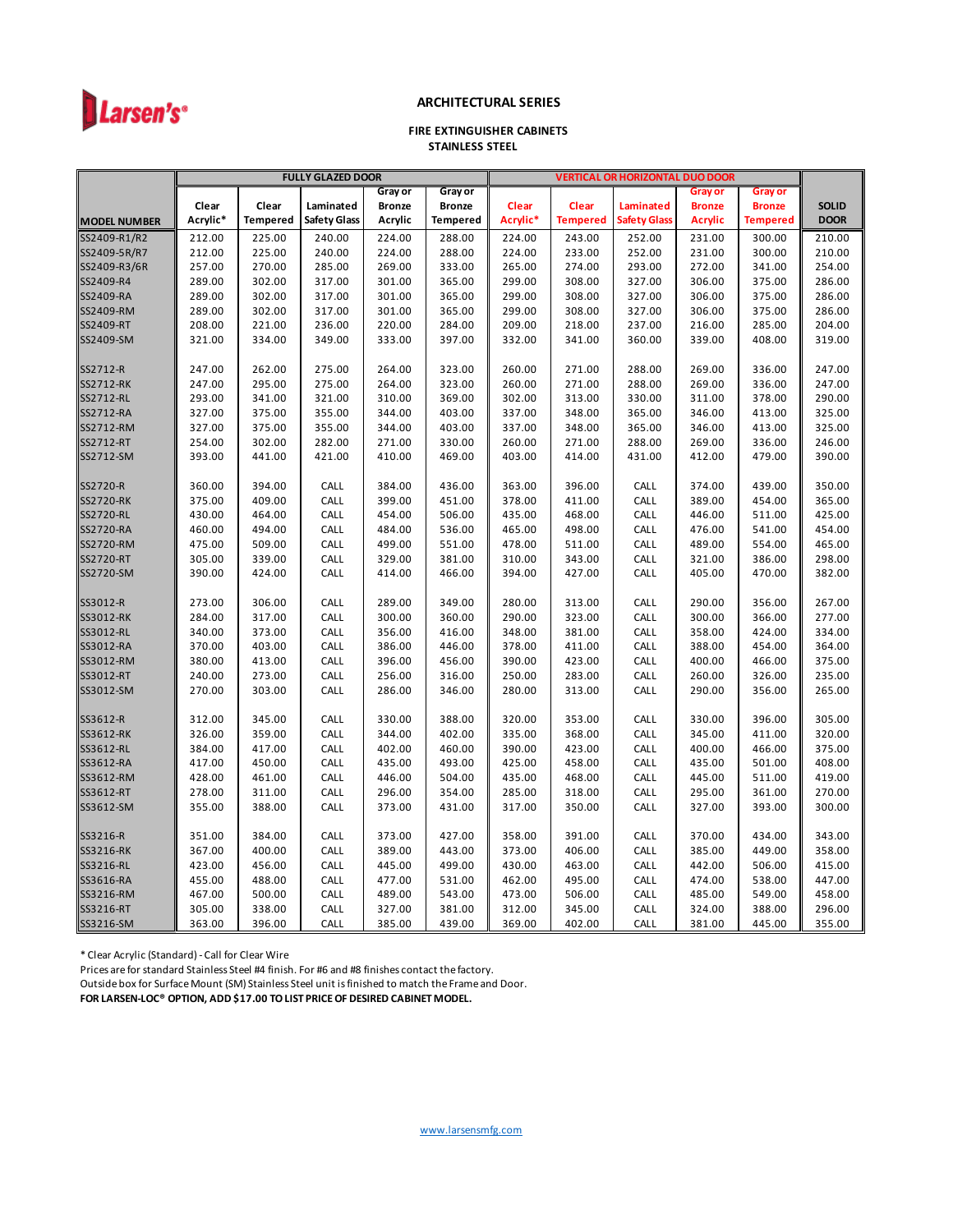

# **CAMEO SERIES**

#### **FIRE EXTINGUISHER CABINETS**

|               | <b>STEEL DOOR &amp; FRAME</b> |                 |                          | <b>ALUMINUM DOOR &amp; FRAME*</b> |                  | STAINLESS STEEL DOOR & FRAME** |           |          |  |  |
|---------------|-------------------------------|-----------------|--------------------------|-----------------------------------|------------------|--------------------------------|-----------|----------|--|--|
| <b>MODEL</b>  | Clear                         | <b>Shipping</b> | <b>MODEL</b>             | Clear                             | <b>Shipping</b>  | <b>MODEL</b>                   | Clear     | Shipping |  |  |
| <b>NUMBER</b> | Bubble***                     | Weight          | <b>NUMBER</b>            | Bubble***                         | Weight           | <b>NUMBER</b>                  | Bubble*** | Weight   |  |  |
| $C.2409 - R$  | 197.00                        | 15 LB           | <b>ALC 2409-R</b>        | 289.00                            | 9 LB             | <b>SSC 2409-R</b>              | 230.00    | 15LB     |  |  |
| $C$ 2409-5R   | 197.00                        | 16 LB           | ALC 2409-5R              | 289.00                            | 10 <sub>LB</sub> | SSC 2409-5R                    | 255.00    | 16 LB    |  |  |
| C2409-6R      | 218.00                        | 17 LB           | ALC2409-6R               | 302.00                            | 12 LB            | SSC2409-6R                     | 360.00    | 17 LB    |  |  |
| C2409-RT      | 197.00                        | 16 LB           | ALC2409-RT               | 289.00                            | 11 LB            | <b>SSC2409-RT</b>              | 245.00    | 16 LB    |  |  |
| C2409-SM      | 229.00                        | 18 LB           | ALC2409-SM <sup>+</sup>  | 343.00                            | 13 LB            | SSC2409-SM*                    | 290.00    | 18 LB    |  |  |
|               |                               |                 |                          |                                   |                  |                                |           |          |  |  |
| $C.3216-R$    | 338.00                        | 23 LB           | ALC 3216-R               | 374.00                            | 14 LB            | SSC 3216-R                     | 385.00    | 23 LB    |  |  |
| $C.3216-RK$   | 338.00                        | 23 LB           | ALC 3216-RK              | 374.00                            | 14 LB            | <b>SSC 3216-RK</b>             | 400.00    | 23 LB    |  |  |
| C 3216-RL     | 373.00                        | 25 LB           | ALC 3216-RL              | 395.00                            | 18 LB            | <b>SSC 3216-RL</b>             | 465.00    | 25 LB    |  |  |
| C 3216-RT     | 338.00                        | 24 LB           | <b>ALC 3216-RT</b>       | 374.00                            | 14 LB            | <b>SSC 3216-RT</b>             | 345.00    | 24 LB    |  |  |
| C3216-SM      | 387.00                        | 28 LB           | ALC 3216-SM <sup>*</sup> | 438.00                            | 20 LB            | SSC 3216-SM*                   | 335.00    | 28 LB    |  |  |

\*Prices are for standard Clear Satin Anodized Aluminum. Dark Bronze Anodized finish available. Contact factory for pricing.

\*\*Prices are for standard Stainless Steel #4 finish. For #6 and #8 finishes contact the factory.

\*\*\* Standard CAMEO door style include options of clear-or red, white, or black painted-with or without letters.

For Red, Bronze, or Gray semi-transparent bubble, add \$60.00 to above CAMEO list prices.

**FOR LARSEN-LOC® OPTION, ADD \$17.00 TO ABOVE CAMEO LIST PRICES.**

#### **VISTA SERIES FIRE EXTINGUISHER CABINETS**

| <b>STEEL TRIM</b> |           |          |                          | <b>ALUMINUM TRIM*</b> |          |  |                 | STAINLESS STEEL TRIM** |          |  |  |
|-------------------|-----------|----------|--------------------------|-----------------------|----------|--|-----------------|------------------------|----------|--|--|
| <b>MODEL</b>      | Clear     | Shipping | <b>MODEL</b>             | Clear                 | Shipping |  | <b>IMODEL</b>   | Clear                  | Shipping |  |  |
| <b>NUMBER</b>     | $D00r***$ | Weight   | <b>NUMBER</b>            | $Don***$              | Weight   |  | <b>NUMBER</b>   | Door***                | Weight   |  |  |
| V 2709            | 210.00    | 15 LB    | ALV 2709                 | 225.00                | 15 LB    |  | <b>SSV 2709</b> | 240.00                 | 15 LB    |  |  |
| V2709-SM          | 235.00    | 20 LB    | ALV 2709-SM <sup>*</sup> | 260.00                | 20 LB    |  | SSV 2709-SM*    | 290.00                 | 20LB     |  |  |

\*Prices are for standard Clear Satin Anodized Aluminum. Dark Bronze Anodized finish available. Contact factory for pricing.

\*\*Prices are for standard #4 finish. For #6 and #8 finishes contact the factory.

\*\*\* For Red bubble, call the factory.

\*Outside box for Surface Mount (SM) Stainless Steel unit is finished to match the Frame.

Outside box for Surface Mount (SM) Aluminum unit is Clear Satin Anodized aluminum to match the Frame.

#### **ROTA SERIES FIRE EXTINGUISHER CABINETS**

|               | <b>STEEL TRIM</b> |          |                          | <b>ALUMINUM TRIM*</b> |          | <b>STAINLESS STEEL TRIM**</b> |              |          |  |  |
|---------------|-------------------|----------|--------------------------|-----------------------|----------|-------------------------------|--------------|----------|--|--|
| <b>MODEL</b>  | Clear             | Shipping | <b>IMODEL</b>            | Clear                 | Shipping | <b>MODEL</b>                  | Clear        | Shipping |  |  |
| <b>NUMBER</b> | Turntable***      | Weight   | <b>NUMBER</b>            | Turntable***          | Weight   | <b>NUMBER</b>                 | Turntable*** | Weight   |  |  |
| R 2409        | 555.00            | 17 LB    | <b>ALR 2409</b>          | 685.00                | 16 LB    | <b>SSR 2409</b>               | 782.00       | 17 LB    |  |  |
| R 2409-SM     | 638.00            | 19 LB    | ALR 2409-SM <sup>+</sup> | 789.00                | 18 LB    | SSR 2409-SM*                  | 927.00       | 19 LB    |  |  |
|               |                   |          |                          |                       |          |                               |              |          |  |  |
| R 3012        | 672.00            | 25 LB    | <b>ALR 3012</b>          | 831.00                | 24 LB    | <b>SSR 3012</b>               | 888.00       | 25 LB    |  |  |
| R 3012-SM     | 733.00            | 28 LB    | ALR 3012-SM <sup>+</sup> | 931.00                | 26 LB    | SSR 3012-SM*                  | 1130.00      | 28 LB    |  |  |

\*Prices are for standard Clear Satin Anodized Aluminum. Dark Bronze Anodized finish available. Contact factory for pricing.

\*\*Prices are for standard Stainless Steel #4 finish. For #6 and #8 finishes contact the factory.

\*\*\* For Red or Bronze acrylic turntables, call the factory.

\*Outside box for Surface Mount (SM) Stainless Steel unit is finished to match the Frame.

Outside box for Surface Mount (SM) Aluminum unit is Clear Satin Anodized aluminum to match the Frame.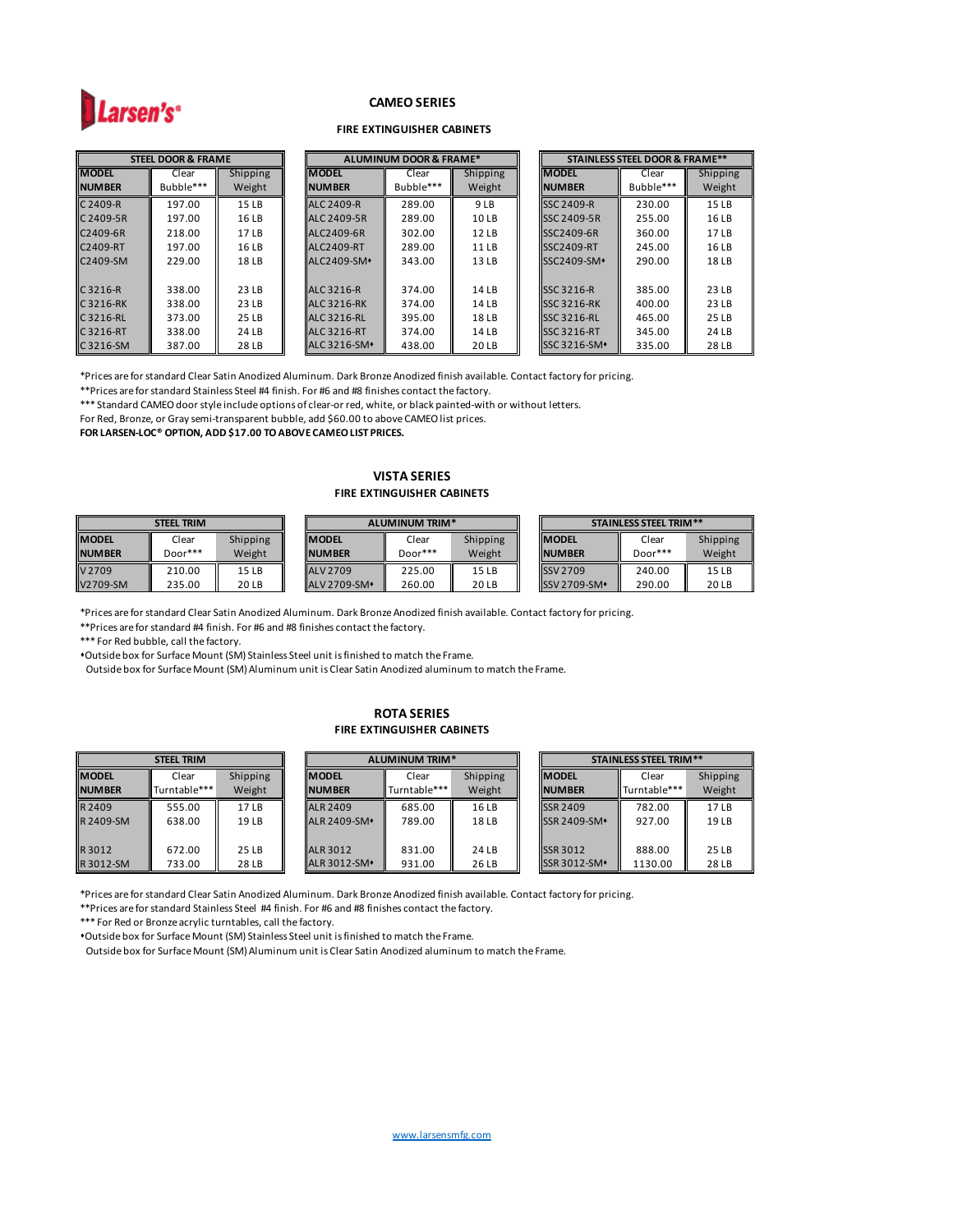

## **GEMINI SERIES**

#### **FIRE EXTINGUISHER CABINETS**

|                     |                 | <b>Steel Trim</b> |             |                     |                 | Aluminum Trim**   |             |                     | SS Trim***      |                   |             |
|---------------------|-----------------|-------------------|-------------|---------------------|-----------------|-------------------|-------------|---------------------|-----------------|-------------------|-------------|
|                     |                 | 1/4" ACRYLIC DOOR |             |                     |                 | 1/4" ACRYLIC DOOR |             |                     |                 | 1/4" ACRYLIC DOOR |             |
|                     |                 |                   | COLOR*      |                     |                 |                   | COLOR*      |                     |                 |                   | COLOR*      |
|                     | <b>CLEAR NO</b> | <b>CLEAR WITH</b> | <b>DOOR</b> |                     | <b>CLEAR NO</b> | <b>CLEAR WITH</b> | <b>DOOR</b> |                     | <b>CLEAR NO</b> | <b>CLEAR WITH</b> | <b>DOOR</b> |
| <b>MODEL NUMBER</b> | LETTERS         | LETTERS           | W/LETTERS   | <b>MODEL NUMBER</b> | LETTERS         | LETTERS           | W/LETTERS   | <b>MODEL NUMBER</b> | LETTERS         | LETTERS           | W/LETTERS   |
| G 2409-R1/R2        | 180.00          | 185.00            | 185.00      | ALG 2409-R1/R2      | 232.00          | 237.00            | 237.00      | SSG 2409-R1/R2      | 247.00          | 252.00            | 252.00      |
| G 2409-5R-R7        | 189.00          | 194.00            | 194.00      | ALG 2409-5R-R7      | 246.00          | 251.00            | 251.00      | SSG 2409-5R-R7      | 261.00          | 266.00            | 266.00      |
| G 2409-R3/6R        | 191.00          | 196.00            | 196.00      | ALG 2409-R3/6R      | 268.00          | 273.00            | 273.00      | SSG 2409-R3/6R      | 283.00          | 288.00            | 288.00      |
| G 2409-R4           | 224.00          | 229.00            | 229.00      | ALG 2409-R4         | 277.00          | 282.00            | 282.00      | SSG 2409-R4         | 292.00          | 297.00            | 297.00      |
| G 2409-RA           | 236.00          | 241.00            | 241.00      | ALG 2409-RA         | 280.00          | 285.00            | 285.00      | SSG 2409-RA         | 295.00          | 300.00            | 300.00      |
| G 2409-RM           | 237.00          | 242.00            | 242.00      | ALG 2409-RM         | 282.00          | 287.00            | 287.00      | SSG 2409-RM         | 282.00          | 287.00            | 287.00      |
| G 2409-RT           | 151.00          | 156.00            | 156.00      | <b>ALG 2409-RT</b>  | 181.00          | 186.00            | 186.00      | <b>SSG 2409-RT</b>  | 181.00          | 186.00            | 186.00      |
| G 2409-SM           | 209.00          | 214.00            | 214.00      | ALG 2409-SM*        | 258.00          | 263.00            | 263.00      | SSG 2409-SM*        | 258.00          | 263.00            | 263.00      |
|                     |                 |                   |             |                     |                 |                   |             |                     |                 |                   |             |
| G 2712-R            | 229.00          | 235.00            | 235.00      | ALG 2712-R          | 302.00          | 308.00            | 308.00      | SSG 2712-R          | 318.00          | 324.00            | 324.00      |
| G 2712-RK           | 245.00          | 251.00            | 251.00      | <b>ALG 2712-RK</b>  | 318.00          | 324.00            | 324.00      | <b>SSG 2712-RK</b>  | 334.00          | 340.00            | 340.00      |
| G 2712-RL           | 276.00          | 282.00            | 282.00      | ALG 2712-RL         | 343.00          | 349.00            | 349.00      | SSG 2712-RL         | 359.00          | 365.00            | 365.00      |
| G 2712-RA           | 292.00          | 298.00            | 298.00      | ALG 2712-RA         | 363.00          | 369.00            | 369.00      | SSG 2712-RA         | 378.00          | 384.00            | 384.00      |
| G 2712-RM           | 302.00          | 308.00            | 308.00      | ALG 2712-RM         | 380.00          | 386.00            | 386.00      | SSG 2712-RM         | 395.00          | 401.00            | 401.00      |
| G 2712-RT           | 259.00          | 265.00            | 265.00      | ALG 2712-RT         | 299.00          | 305.00            | 305.00      | SSG 2712-RT         | 314.00          | 320.00            | 320.00      |
| G 2712-SM           | 274.00          | 280.00            | 280.00      | ALG 2712-SM*        | 347.00          | 353.00            | 353.00      | SSG 2712-SM*        | 361.00          | 367.00            | 367.00      |
|                     |                 |                   |             |                     |                 |                   |             |                     |                 |                   |             |
| G 2720-R            | 372.00          | 380.00            | 380.00      | ALG 2720-R          | 400.00          | 408.00            | 408.00      | SSG 2720-R          | 415.00          | 423.00            | 423.00      |
| G 2720-RK           | 381.00          | 389.00            | 389.00      | <b>ALG 2720-RK</b>  | 418.00          | 426.00            | 426.00      | <b>SSG 2720-RK</b>  | 433.00          | 441.00            | 441.00      |
| G 2720-RL           | 415.00          | 423.00            | 423.00      | <b>ALG 2720-RL</b>  | 446.00          | 454.00            | 454.00      | <b>SSG 2720-RL</b>  | 461.00          | 469.00            | 469.00      |
| G 2720-RA           | 438.00          | 446.00            | 446.00      | <b>ALG 2720-RA</b>  | 458.00          | 466.00            | 466.00      | <b>SSG 2720-RA</b>  | 473.00          | 481.00            | 481.00      |
| G 2720-RM           | 450.00          | 458.00            | 458.00      | ALG 2720-RM         | 461.00          | 469.00            | 469.00      | SSG 2720-RM         | 476.00          | 484.00            | 484.00      |
| G 2720-RT           | 354.00          | 362.00            | 362.00      | <b>ALG 2720-RT</b>  | 416.00          | 424.00            | 424.00      | <b>SSG 2720-RT</b>  | 431.00          | 439.00            | 439.00      |
| G 2720-SM           | 408.00          | 416.00            | 416.00      | ALG 2720-SM*        | 445.00          | 453.00            | 453.00      | SSG 2720-SM*        | 460.00          | 468.00            | 468.00      |
|                     |                 | 0.00              |             |                     |                 |                   |             |                     |                 |                   |             |
| G 3012-R            | 271.00          | 278.00            | 278.00      | ALG 3012-R          | 339.00          | 346.00            | 346.00      | SSG 3012-R          | 356.00          | 363.00            | 363.00      |
| G 3012-RK           | 277.00          | 284.00            | 284.00      | ALG 3012-RK         | 355.00          | 362.00            | 362.00      | SSG 3012-RK         | 372.00          | 379.00            | 379.00      |
| G 3012-RL           | 313.00          | 320.00            | 320.00      | ALG 3012-RL         | 382.00          | 389.00            | 389.00      | SSG 3012-RL         | 399.00          | 406.00            | 406.00      |
| G 3012-RA           | 334.00          | 341.00            | 341.00      | ALG 3012-RA         | 417.00          | 424.00            | 424.00      | <b>SSG 3012-RA</b>  | 434.00          | 441.00            | 441.00      |
| G 3012-RM           | 345.00          | 352.00            | 352.00      | ALG 3012-RM         | 406.00          | 413.00            | 413.00      | SSG 3012-RM         | 423.00          | 430.00            | 430.00      |
| G 3012-RT           | 265.00          | 272.00            | 272.00      | ALG 3012-RT         | 305.00          | 312.00            | 312.00      | SSG 3012-RT         | 322.00          | 329.00            | 329.00      |
| G 3012-SM           | 291.00          | 298.00            | 298.00      | ALG 3012-SM*        | 383.00          | 390.00            | 390.00      | SSG 3012-SM*        | 400.00          | 407.00            | 407.00      |
|                     |                 | 0.00              |             |                     |                 |                   |             |                     |                 |                   |             |
| G 3612-R            | 312.00          | 321.00            | 321.00      | ALG 3612-R          | 373.00          | 382.00            | 382.00      | SSG 3612-R          | 397.00          | 406.00            | 406.00      |
| G 3612-RK           | 323.00          | 332.00            | 332.00      | ALG 3612-RK         | 391.00          | 400.00            | 400.00      | SSG 3612-RK         | 415.00          | 424.00            | 424.00      |
| G 3612-RL           | 358.00          | 367.00            | 367.00      | ALG 3612-RL         | 421.00          | 430.00            | 430.00      | SSG 3612-RL         | 445.00          | 454.00            | 454.00      |
| G 3612-RA           | 381.00          | 390.00            | 390.00      | ALG 3612-RA         | 431.00          | 440.00            | 440.00      | SSG 3612-RA         | 455.00          | 464.00            | 464.00      |
| G 3612-RM           | 393.00          | 402.00            | 402.00      | ALG 3612-RM         | 435.00          | 444.00            | 444.00      | SSG 3612-RM         | 459.00          | 468.00            | 468.00      |
| G 3612-RT           | 309.00          | 318.00            | 318.00      | ALG 3612-RT         | 356.00          | 365.00            | 365.00      | SSG 3612-RT         | 379.00          | 388.00            | 388.00      |
| G 3612-SM           | 332.00          | 341.00            | 341.00      | ALG 3612-SM*        | 434.00          | 443.00            | 443.00      | SSG 3612-SM*        | 446.00          | 455.00            | 455.00      |
|                     |                 | 0.00              |             |                     |                 |                   |             |                     |                 |                   |             |
| G 3216-R            | 341.00          | 350.00            | 350.00      | ALG 3216-R          | 373.00          | 382.00            | 382.00      | SSG 3216-R          | 396.00          | 405.00            | 405.00      |
| G 3216-RK           | 352.00          | 361.00            | 361.00      | ALG 3626-RK         | 390.00          | 399.00            | 399.00      | <b>SSG 3216-RK</b>  | 414.00          | 423.00            | 423.00      |
| G 3216-RL           | 386.00          | 395.00            | 395.00      | ALG 3216-RL         | 420.00          | 429.00            | 429.00      | SSG 3216-RL         | 444.00          | 453.00            | 453.00      |
| G 3216-RA           | 409.00          | 418.00            | 418.00      | ALG 3216-RA         | 431.00          | 440.00            | 440.00      | SSG 3216-RA         | 455.00          | 464.00            | 464.00      |
| G 3216-RM           | 421.00          | 430.00            | 430.00      | ALG 3216-RM         | 434.00          | 443.00            | 443.00      | SSG 3216-RM         | 458.00          | 467.00            | 467.00      |
| G 3216-RT           | 331.00          | 340.00            | 340.00      | ALG 3216-RT         | 382.00          | 391.00            | 391.00      | <b>SSG 3216-RT</b>  | 406.00          | 415.00            | 415.00      |
| G3216-SM            | 368.00          | 377.00            | 377.00      | ALG 3216-SM*        | 434.00          | 443.00            | 443.00      | SSG 3216-SM*        | 458.00          | 467.00            | 467.00      |

\*Door colors offered - White, Red and Black

\*\*Prices are for standard Clear Satin Anodized Aluminum. Dark Bronze Anodized finish available. Contact factory for pricing.

\*\*\*Prices are for standard Stainless Steel #4 finish. For #6 and #8 finishes contact the factory.

\*Outside box for Surface Mount (SM) Stainless Steel unit is finished to match the Frame.

Outside box for Surface Mount (SM) Aluminum unit is Clear Satin Anodized aluminum to match the Frame.

**FOR LARSEN-LOC® OPTION, ADD \$28.00 TO LIST PRICE OF DESIRED CABINET MODEL.**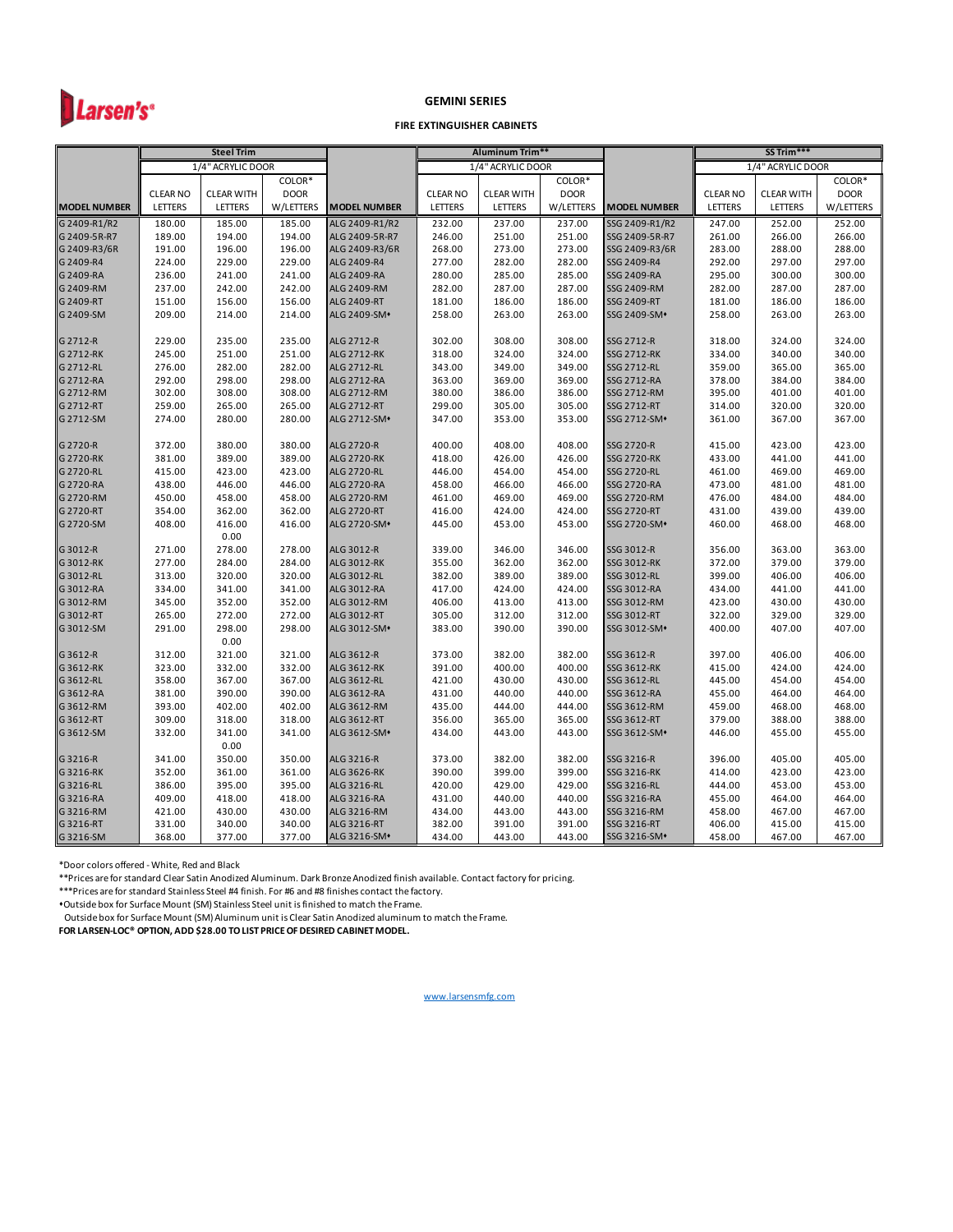

# **OCCULT SERIES AND FIRE BLANKET CABINETS**

# **FIRE EXTINGUISHER CABINETS**

## **OCCULT**

|                     |                | <b>VERTICAL DUO DOOR</b> |                                          |               |                 |                   |  |  |  |  |  |  |
|---------------------|----------------|--------------------------|------------------------------------------|---------------|-----------------|-------------------|--|--|--|--|--|--|
|                     |                |                          |                                          | Gray or       | <b>Gray or</b>  |                   |  |  |  |  |  |  |
|                     |                | Clear                    | Laminated                                | <b>Bronze</b> | <b>Bronze</b>   |                   |  |  |  |  |  |  |
| <b>MODEL NUMBER</b> | Clear Acrylic* | <b>Tempered</b>          | Safety Glass                             | Acrylic       | <b>Tempered</b> | <b>SOLID DOOR</b> |  |  |  |  |  |  |
|                     |                |                          | <b>STEEL - WHITE BAKED ENAMEL</b>        |               |                 |                   |  |  |  |  |  |  |
| O-2409              | 248.00         | 260.00                   | 285.00                                   | 255.00        | 324.00          | 239.00            |  |  |  |  |  |  |
| 0-3216              | 333.00         | 381.00                   | CALL                                     | CALL          | CALL            | 306.00            |  |  |  |  |  |  |
|                     |                |                          | <b>CLEAR SATIN ANODIZED ALUMINUM</b>     |               |                 |                   |  |  |  |  |  |  |
| ALO-2409            | 300.00         | 312.00                   | 337.00                                   | 307.00        | 376.00          | 292.00            |  |  |  |  |  |  |
| ALO-3216            | 417.00         | 465.00                   | CALL                                     | CALL          | CALL            | 395.00            |  |  |  |  |  |  |
|                     |                |                          | <b>STAINLESS STEEL - #4 SATIN FINISH</b> |               |                 |                   |  |  |  |  |  |  |
| SSO-2409            | 240.00         | 252.00                   | 277.00                                   | 247.00        | 316.00          | 230.00            |  |  |  |  |  |  |
| SSO-3216            | 485.00         | 533.00                   | CALL                                     | CALL          | CALL            | 420.00            |  |  |  |  |  |  |
|                     |                |                          | <b>BRASS - #4 SATIN FINISH</b>           |               |                 |                   |  |  |  |  |  |  |
| BO-2409             | 605.00         | 617.00                   | 642.00                                   | 612.00        | 681.00          | 520.00            |  |  |  |  |  |  |
| BO-3216             | 910.00         | 958.00                   | CALL                                     | CALL          | CALL            | 800.00            |  |  |  |  |  |  |
|                     |                |                          | <b>BRONZE - #4 SATIN FINISH</b>          |               |                 |                   |  |  |  |  |  |  |
| BZO-2409            | 650.00         | 662.00                   | 687.00                                   | 657.00        | 726.00          | 565.00            |  |  |  |  |  |  |
| BZO-3216            | 975.00         | 1023.00                  | CALL                                     | CALL          | CALL            | 865.00            |  |  |  |  |  |  |

\* Clear Acrylic (Standard) - Call for Clear Wire

All boxes for above units are standard white box. If specified, matte black box available at no additional charge. Please contact factory for #6 or #8 Finish for Stainless Steel, Brass, or Bronze Occult doors.

**FOR LARSEN-LOC, ADD \$16.00 TO LIST PRICE OF DESIRED CABINET MODEL.**

# **FIRE BLANKET CABINETS -** All prices include Fire Blanket

| <b>MODEL NUMBER</b> |                 |                   | <b>SHIPPING</b> |
|---------------------|-----------------|-------------------|-----------------|
|                     | <b>MATERIAL</b> | <b>LIST PRICE</b> | <b>WEIGHT</b>   |
| FB 1016             | Steel           | 230.00            | $9$ lbs.        |
| <b>SS FB 1016</b>   | Stainless       | 330.00            | $9$ lbs.        |
| FB 68-6             | Steel           | 460.00            | 36 lbs.         |
| <b>SSFB68-6</b>     | Stainless       | 460.00            | 36 lbs.         |
|                     |                 |                   |                 |

|                       |          |                 | <b>FULLY GLAZED DOOR</b> |               |               |          |                 | <b>VERTICAL OR HORIZONTAL DUO DOOR</b> |                |                 |                   |
|-----------------------|----------|-----------------|--------------------------|---------------|---------------|----------|-----------------|----------------------------------------|----------------|-----------------|-------------------|
|                       |          |                 |                          | Gray or       | Gray or       |          |                 |                                        | Gray or        | <b>Gray or</b>  |                   |
|                       | Clear    | Clear           | Laminated                | <b>Bronze</b> | <b>Bronze</b> | Clear    | Clear           | Laminated                              | <b>Bronze</b>  | <b>Bronze</b>   |                   |
| <b>IMODEL NUMBER</b>  | Acrylic* | <b>Tempered</b> | <b>Safety Glass</b>      | Acrylic       | Tempered      | Acrylic* | <b>Tempered</b> | <b>Safety Glass</b>                    | <b>Acrylic</b> | <b>Tempered</b> | <b>SOLID DOOR</b> |
| FB 3612 - R           | 468.00   | 486.00          | CALL                     | 478.00        | 544.00        | 474.00   | 492.00          | CALL                                   | 484.00         | 550.00          | 463.00            |
| FB 3612 - RK          | 476.00   | 494.00          | CALL                     | 486.00        | 552.00        | 482.00   | 500.00          | CALL                                   | 492.00         | 558.00          | 471.00            |
| FB 3612 - RL          | 502.00   | 520.00          | CALL                     | 512.00        | 578.00        | 508.00   | 526.00          | CALL                                   | 518.00         | 584.00          | 497.00            |
| FB 3612 - SM          | 481.00   | 499.00          | CALL                     | 491.00        | 557.00        | 487.00   | 505.00          | CALL                                   | 497.00         | 563.00          | 476.00            |
|                       |          |                 |                          |               |               |          |                 |                                        |                |                 |                   |
| FB SS3612 - R         | 530.00   | 563.00          | CALL                     | 540.00        | 606.00        | 538.00   | 571.00          | CALL                                   | 548.00         | 614.00          | 523.00            |
| <b>FB SS3612 - RK</b> | 544.00   | 577.00          | CALL                     | 554.00        | 620.00        | 553.00   | 586.00          | CALL                                   | 563.00         | 629.00          | 538.00            |
| <b>FB SS3612 - RL</b> | 602.00   | 635.00          | CALL                     | 612.00        | 678.00        | 608.00   | 641.00          | CALL                                   | 618.00         | 684.00          | 593.00            |
| FB SS3612 - SM*       | 573.00   | 606.00          | CALL                     | 583.00        | 649.00        | 643.00   | 676.00          | CALL                                   | 653.00         | 719.00          | 518.00            |
|                       |          |                 |                          |               |               |          |                 |                                        |                |                 |                   |
| FB AL3612 - R         | 559.00   | 560.00          | CALL                     | 569.00        | 635.00        | 623.00   | 588.00          | CALL                                   | 633.00         | 699.00          | 582.00            |
| <b>FB AL3612 - RK</b> | 559.00   | 574.00          | CALL                     | 569.00        | 635.00        | 623.00   | 602.00          | CALL                                   | 633.00         | 699.00          | 582.00            |
| <b>FB AL3612 - RL</b> | 577.00   | 598.00          | CALL                     | 587.00        | 653.00        | 641.00   | 625.00          | CALL                                   | 651.00         | 717.00          | 599.00            |
| FB AL3612 - SM*       | 633.00   | 587.00          | CALL                     | 643.00        | 709.00        | 697.00   | 614.00          | CALL                                   | 707.00         | 773.00          | 656.00            |

\* Clear Acrylic (Standard) - Call for Clear Wire

\*Outside box for Surface Mount (SM) Stainless Steel unit is finished to match the Frame and Door.

\*Outside box for Surface Mount (SM) Aluminum unit is Clear Satin Anodized aluminum to match the Frame and Door.

**FOR LARSEN-LOC® OPTION, ADD \$17.00 TO LIST PRICE OF DESIRED CABIENT MODEL.**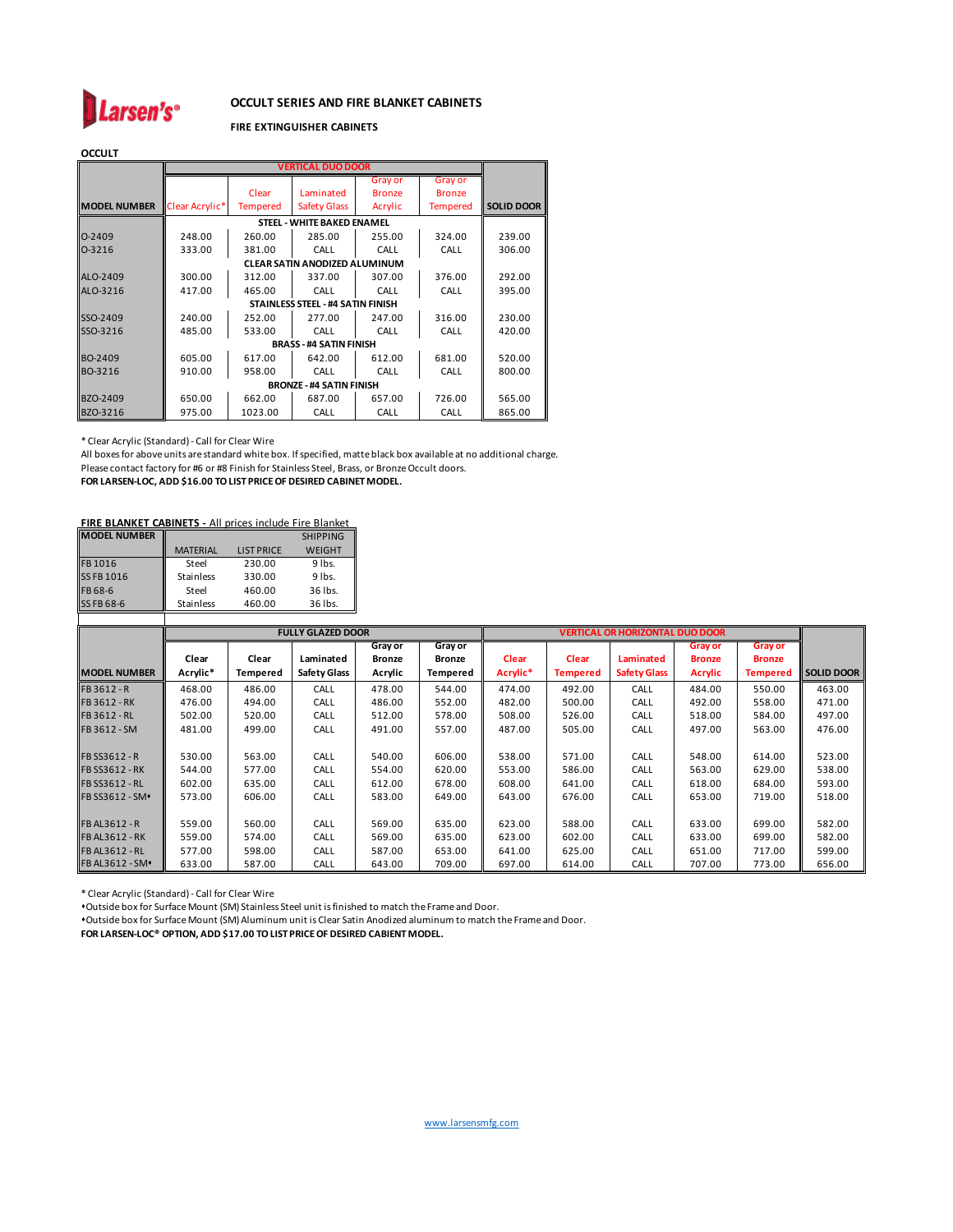

# **MEDALLION SERIES**

#### **FIRE EXTINGUISHER CABINETS**

|                       |          |          | <b>FULLY GLAZED DOOR</b> |               |               |          |                 | <b>VERTICAL OR HORIZONTAL DUO</b> |                |                 |              |
|-----------------------|----------|----------|--------------------------|---------------|---------------|----------|-----------------|-----------------------------------|----------------|-----------------|--------------|
|                       |          |          |                          | Gray or       | Gray or       |          |                 |                                   | <b>Gray or</b> | <b>Gray or</b>  |              |
|                       | Clear    | Clear    | Laminated                | <b>Bronze</b> | <b>Bronze</b> | Clear    | Clear           | Laminated                         | <b>Bronze</b>  | <b>Bronze</b>   | <b>SOLID</b> |
| <b>MODEL NUMBER</b>   | Acrylic* | Tempered | Safety Glass             | Acrylic       | Tempered      | Acrylic* | <b>Tempered</b> | <b>Safety Glass</b>               | <b>Acrylic</b> | <b>Tempered</b> | <b>DOOR</b>  |
| B2409-R1/R2           | 774.00   | 783.00   | 793.00                   | 786.00        | 850.00        | 769.00   | 775.00          | 806.00                            | 776.00         | 845.00          | 768.00       |
| B2409-5R/R7           | 920.00   | 929.00   | 939.00                   | 932.00        | 996.00        | 915.00   | 921.00          | 952.00                            | 922.00         | 991.00          | 914.00       |
| B2409-R3/6R           | 1008.00  | 1017.00  | 1027.00                  | 1020.00       | 1084.00       | 1002.00  | 1008.00         | 1039.00                           | 1009.00        | 1078.00         | 1001.00      |
| B2409-R4              | 1069.00  | 1078.00  | 1088.00                  | 1081.00       | 1145.00       | 1063.00  | 1069.00         | 1100.00                           | 1070.00        | 1139.00         | 1062.00      |
| <b>B2409-RA</b>       | 1069.00  | 1078.00  | 1088.00                  | 1081.00       | 1145.00       | 1063.00  | 1069.00         | 1100.00                           | 1070.00        | 1139.00         | 1062.00      |
| <b>B2409-RM</b>       | 1069.00  | 1078.00  | 1088.00                  | 1081.00       | 1145.00       | 1063.00  | 1069.00         | 1100.00                           | 1070.00        | 1139.00         | 1062.00      |
| <b>B2409-RT</b>       | 774.00   | 783.00   | 793.00                   | 786.00        | 850.00        | 769.00   | 775.00          | 806.00                            | 776.00         | 845.00          | 768.00       |
| B2409-SM <sup>+</sup> | 1343.00  | 1352.00  | 1362.00                  | 1355.00       | 1419.00       | 1338.00  | 1344.00         | 1375.00                           | 1345.00        | 1414.00         | 1334.00      |
|                       |          |          |                          |               |               |          |                 |                                   |                |                 |              |
| B2712-R               | 963.00   | 974.00   | 982.00                   | 980.00        | 1039.00       | 1004.00  | 1012.00         | 1041.00                           | 1013.00        | 1080.00         | 963.00       |
| <b>B2712-RK</b>       | 970.00   | 981.00   | 989.00                   | 987.00        | 1046.00       | 976.00   | 984.00          | 1013.00                           | 985.00         | 1052.00         | 970.00       |
| <b>B2712-RL</b>       | 1020.00  | 1031.00  | 1039.00                  | 1037.00       | 1096.00       | 1026.00  | 1034.00         | 1063.00                           | 1035.00        | 1102.00         | 1020.00      |
| <b>B2712-RT</b>       | 963.00   | 974.00   | 982.00                   | 980.00        | 1039.00       | 970.00   | 978.00          | 1007.00                           | 979.00         | 1046.00         | 963.00       |
|                       |          |          |                          |               |               |          |                 |                                   |                |                 |              |
| BZ2409-R1/R2          | 867.00   | 876.00   | 886.00                   | 879.00        | 943.00        | 862.00   | 868.00          | 899.00                            | 869.00         | 938.00          | 865.00       |
| BZ2409-5R/R7          | 1013.00  | 1022.00  | 1032.00                  | 1025.00       | 1089.00       | 1008.00  | 1014.00         | 1045.00                           | 1015.00        | 1084.00         | 1011.00      |
| BZ2409-R3/6R          | 1100.00  | 1109.00  | 1119.00                  | 1112.00       | 1176.00       | 1095.00  | 1101.00         | 1132.00                           | 1102.00        | 1171.00         | 1098.00      |
| BZ2409-R4             | 1161.00  | 1170.00  | 1180.00                  | 1173.00       | 1237.00       | 1156.00  | 1162.00         | 1193.00                           | 1163.00        | 1232.00         | 1159.00      |
| <b>BZ2409-RA</b>      | 1161.00  | 1170.00  | 1180.00                  | 1173.00       | 1237.00       | 1156.00  | 1162.00         | 1193.00                           | 1163.00        | 1232.00         | 1159.00      |
| <b>BZ2409-RM</b>      | 1161.00  | 1170.00  | 1180.00                  | 1173.00       | 1237.00       | 1156.00  | 1162.00         | 1193.00                           | 1163.00        | 1232.00         | 1159.00      |
| <b>BZ2409-RT</b>      | 867.00   | 876.00   | 886.00                   | 879.00        | 943.00        | 862.00   | 868.00          | 899.00                            | 869.00         | 938.00          | 865.00       |
| BZ2409-SM*            | 1436.00  | 1445.00  | 1455.00                  | 1448.00       | 1512.00       | 1431.00  | 1437.00         | 1468.00                           | 1438.00        | 1507.00         | 1434.00      |
|                       |          |          |                          |               |               |          |                 |                                   |                |                 |              |
| BZ2712-R              | 1019.00  | 1030.00  | 1038.00                  | 1036.00       | 1095.00       | 1025.00  | 1033.00         | 1062.00                           | 1034.00        | 1101.00         | 1019.00      |
| <b>BZ2712-RK</b>      | 1025.00  | 1036.00  | 1044.00                  | 1042.00       | 1101.00       | 1032.00  | 1040.00         | 1069.00                           | 1041.00        | 1108.00         | 1025.00      |
| BZ-2712-RL            | 1075.00  | 1086.00  | 1094.00                  | 1092.00       | 1151.00       | 1082.00  | 1090.00         | 1119.00                           | 1091.00        | 1158.00         | 1075.00      |
| BZ-2712-RT            | 1019.00  | 1030.00  | 1038.00                  | 1036.00       | 1095.00       | 1025.00  | 1033.00         | 1062.00                           | 1034.00        | 1101.00         | 1019.00      |

\* Clear Acrylic (Standard) - Call for Clear Wire

Medallion Series prices are for Larsen's standard #4 Satin finish only. For #6 and #8 finishes contact the factory.

All Frames and Doors in the Medallion Series are constructed of solid Cartridge Brass or Commercial Bronze.

Recessed and Semi-Recessed Cabinets - White Bake Enamel Box

\*Surface Mount Cabinets are Rolled Edge - with White Bake Enamel Box

**FOR LARSEN-LOC® OPTION, ADD \$17.00 TO LIST PRICE OF DESIRED CABIENT MODEL.**